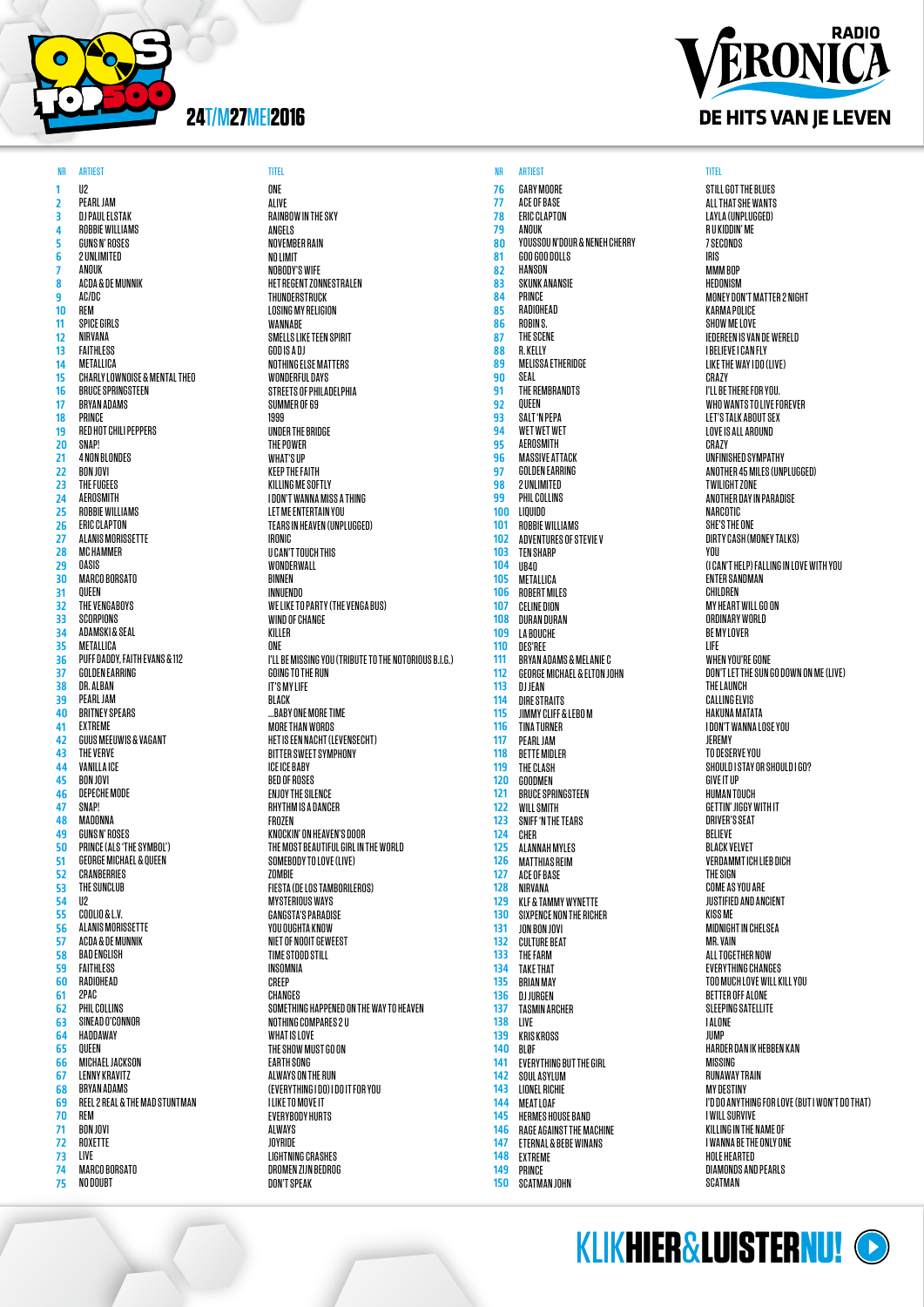

151 152 153 154 155 156 157 158 159 160 161 162 163 164 165 166 167 168 169 170 171 172 173 174 175 176 177 178 179 180 181 182 183 184 185 186 187 188 189 190 191 192 193 194 195 196 197 198 199 200 201 202 203 204 205 206 207 208 209 210 211 212 213 214 215 216 217 218 219 220 221 222 223 224  $225$ GOLDEN EARRING SEAL **ANNIK** PATO BANTON & UB40 PHIL COLLINS TECHNOHEAD AEROSMITH WHITNEY HOUSTON GEORGE MICHAEL NEW KIDS ON THE BLOCK COUNTING CROWS URBAN COOKIE COLLECTIVE CHRIS ISAAK BOB MARLEY BLØF MANIC STREET PREACHERS MADONNA ROLLING STONES PET SHOP BOYS FISH DR. ALBAN BACKSTREET BOYS TOM PETTY & THE HEARTBREAKERS MICHAEL JACKSON RAYMOND VAN 'T GROENEWOUD LIVE INCOGNITO & JOCELYN BROWN SAVAGE GARDEN DIRE STRAITS TINA TURNER LOU BEGA NICK CAVE & KYLIE MINOGUE BLACKBOX GEORGE MICHAEL & MARY J BLIGE LENNY KRAVITZ SHANIA TWAIN VOLUMIA! BON JOVI MC SAR QUEEN RICKY MARTIN NIRVANA SIMPLY RED PAUL YOUNG & ZUCCHERO FORNACIARI 2 UNLIMITED MANIC STREET PREACHERS **BITTY MCLEAN** ALANIS MORISSETTE **TOM JONES** PHIL COLLINS MR. PRESIDENT TOM PETTY MADONNA STING GURU JOSH METALLICA TOTAL TOUCH PAUL WELLER SOCA BOYS MICHAEL JACKSON MICK JAGGER PARTY ANIMALS BRYAN ADAMS ASWAD THE SCENE PAUL MCCARTNEY TLC MIKE & THE MECHANICS BIZARRE INC REM LONDON BEAT ILSE DELANGE PRODIGY SIMPLE MINDS n<sub>MC</sub>

# NR ARTIEST TITEL NR ARTIEST TITEL

HOLD ME NOW KISS FROM A ROSE SACRIFICE BABY COME BACK. I WISH IT WOULD RAIN DOWN I WANNA BE A HIPPY CRYING I WILL ALWAYS LOVE YOU OUTSIDE TONIGHT MR. JONES THE KEY THE SECRET WICKED GAME IRON LION ZION WAT ZOU JE DOEN? (LIVE) IF YOU TOLERATE THIS YOUR CHILDREN WILL BE NEXT VOGUE ANYBODY SEEN MY BABY GO WEST A GENTLEMAN'S EXCUSE ME SING HALLELUJAH QUIT PLAYING GAMES (WITH MY HEART) MARY JANE'S LAST DANCE WILL YOU BE THERE LIEFDE VOOR MUZIEK THE DOLPHINS CRY ALWAYS THERE TRULY MADLY DEEPLY YOUR LATEST TRICK (LIVE) WHEN THE HEARTACHE IS OVER MAMBO NO. 5 (A LITTLE BIT OF…) WHERE THE WILD ROSES GROW STRIKE IT UP AS IT AIN'T OVER TIL IT'S OVER THAT DON'T IMPRESS ME MUCH **AFSCHEID** IN THESE ARMS IT'S ON YOU HEAVEN FOR EVERYONE LIVIN' LA VIDA LOCA ABOUT A GIRL (UNPLUGGED) **FAIRGROUND** SENZA UNA DONNA (WITHOUT A WOMAN) GET READY FOR THIS MOTORCYCLE EMPTINESS IT KEEPS RAINING **YOULFARN** IF I ONLY KNEW BOTH SIDES OF THE STORY COCO JAMBOO A FACE IN THE CROWD RAY OF LIGHT IF I EVER LOSE MY FAITH IN YOU INFINITY THE UNFORGIVEN TOUCH ME THERE YOU DO SOMETHING TO ME FOLLOW THE LEADER YOU ARE NOT ALONE SWEET THING HAVE YOU EVER BEEN MELLOW PLEASE FORGIVE ME SHINE BLAUW HOPE OF DELIVERANCE WATERFALLS OVER MY SHOULDER I'M GONNA GET YOU MAN ON THE MOON I'VE BEEN THINKING ABOUT YOU I'M NOT SO TOUGH NO GOOD (START THE DANCE) SHE'S A RIVER HOW BIZARRE



LENNY KRAVITZ HEAVY D & THE BOYZ MARCO BORSATO BRUCE SPRINGSTEEN STARDUST ROBERT PALMER DE DIJK JENNIFER LOPEZ MARIA MCKEE SPIN DOCTORS **ENIGMA** NATALIF IMBRIIGI IA 2 UNLIMITED K'S CHOICE ROOTS SYNDICATE MR. BIG GEORGE MICHAEL MADONNA SNAP! THE OFFSPRING PRINCE NAKATOMI CHICAGO LISA STANSFIELD GENESIS LUNIZ SIMPLY RED MOBY VAN DIK HOUT FREDDIE MERCURY GABRIELLE GUNS N' ROSES BACKSTREET BOYS EROS RAMAZZOTTI & TINA TURNER WHITNEY HOUSTON SCORPIONS AQUA BUCKSHOT LEFONQUE NO DOUBT

2 BROTHERS ON THE 4TH FLOOR

ADAM CLAYTON & LARRY MULLEN JOSHUA KADISON **MAXI PRIEST** SIMPLE MINDS DARIO G. AMANDA MARSHALL CRYSTAL WATERS INXS WILL SMITH SKUNK ANANSIE ATLANTIC OCEAN SANTANA & JOHN LEE HOOKER MARK MORRISON DE POEMA'S ENERGY 52 DEEP BLUE SOMETHING GEORGE MICHAEL SOPHIE B. HAWKINS CE CE PENISTON DE DIJK MANAU NIRVANA BECKIE BELL TAKE THAT 2 UNLIMITED IGGY POP & KATE PIERSON

REM

ENIGMA INNER CIRCLE **GENESIS** LUCILECTRIC FELIX ALANIS MORISSETTE CHARLES & EDDIE **UNDERCOVER** 

FLY AWAY NOW THAT WE FOUND LOVE WAAROM NOU JIJ BETTER DAYS THE MUSIC SOUNDS BETTER WITH YOU MERCY MERCY ME - I WANT YOU ALS ZE ER NIET IS WAITING FOR TONIGHT SHOW ME HEAVEN TWO PRINCES SADENESS PT. 1 TORN NO ONE NOT AN ADDICT MOCKIN' BIRD HILL WILD WORLD **FAST LOVE** THE POWER OF GOOD-BYE THE FIRST THE LAST ETERNITY SELF ESTEEM **CREAM** CHILDREN OF THE NIGHT LOOK AWAY **CHANGE** NO SON OF MINE I GOT 5 ON IT STARS GO STIL IN MIJ LIVING ON MY OWN DREAMS DON'T CRY EVERYBODY (BACKSTREET'S BACK) COSE DELLA VITA (CAN'T STOP THINKING OF YOU) I'M EVERY WOMAN SEND ME AN ANGEL BARBIE GIRL ANOTHER DAY JUST A GIRL NEVER ALONE DRIVE THEME FROM 'MISSION IMPOSSIBLE' JESSIE CLOSE TO YOU LET THERE BE LOVE CARNAVAL DE PARIS BEAUTIFUL GOODBYE GYPSY WOMAN SUICIDE BLONDE MEN IN BLACK WEAK WATERFALL THE HEALER RETURN OF THE MACK MIJN HOUTEN HART CAFÉ DEL MAR BREAKFAST AT TIFFANY'S KILLER DAMN I WISH I WAS YOUR LOVER FINALLY LAAT HET VANAVOND GEBEUREN LA TRIBU DE DANA **LITHIUM** STEPPIN' OUT TONIGHT BACK FOR GOOD NOTHING LIKE THE RAIN CANDY RETURN TO INNOCENCE SWEAT (A LA LA LA LA LONG) JESUS HE KNOWS ME MÄDCHEN DON'T YOU WANT ME HEAD OVER FEET WOULD I LIE TO YOU BAKER STREET

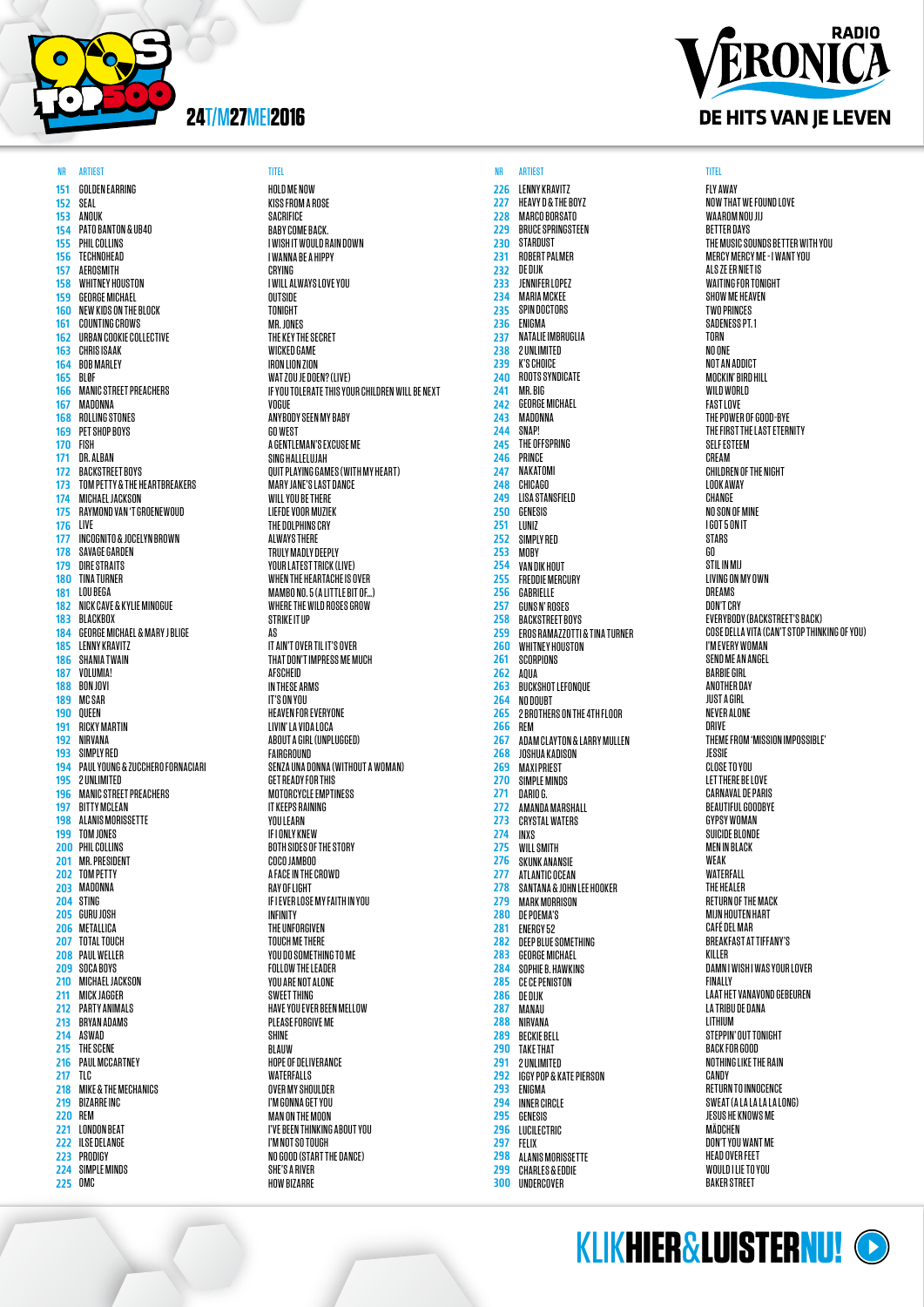

301 302 303 304 305 306 307 308 309 310 311 312 313 314 315 316 317 318 319 320 321 322 323 324 325 326 327 328 329 330 331 332 333 334 335 336 337 338 339 340 341 342 343 344 345 346 347 JON SECADA 348 349 STING 350 351 352 353 354 355 356 357 358 359 360 361 362 363 364 365 366 367 368 369 370 371 372 373 374 375 TINA TURNER & ROD STEWART **DONAN KEATING** 2 BROTHERS ON THE 4TH FLOOR QUEEN BEATS INTERNATIONAL GUNS N' ROSES BOBBY BROWN LENNY KRAVITZ JANET JACKSON THE CARDIGANS CLOUSE ALL CORONA HEART RUN DMC VS. JASON NEVINS LITTLE RIVER BAND T SPOON BLUR SNAP! THE PASSENGERS DEEE-LITE MEREDITH BROOKS ALICE DEEJAY THE RADIOS **WFS** CROWDED HOUSE REDNEX RED HOT CHILI PEPPERS HOUSE OF PAIN TLC AEROSMITH 2 UNLIMITED JOAN OSBORNE **MADONNA** JUAN LUIS GUERRA & 4.40 ROBIN S FOO FIGHTERS MICHAEL JACKSON EMF DJ PAUL ELSTAK CANDYMAN THE BELOVED JON BON JOVI SHAGGY ALANIS MORISSETTE DOUBLE YOU  $\mathsf{II}2$ SASH! GEORGE MICHAEL REM EIFFEL 65 ROBBIE VALENTINE COLOR ME BADD JOE COCKER 2 LIVE CREW SKUNK ANANSIE THE VENGABOYS ROXETTE NEW RADICALS EN VOGUE JEWEL JENNY BEE DIRE STRAITS MICHAEL JACKSON SOUNDGARDEN BELLINI THE CONNELLS MARKY MARK & THE FUNKY BUNCH BOYZONE JENNIFER LOPEZ OASIS CAPTAIN JACK BRYAN ADAMS, ROD STEWART & STING **UR40** 

**IT TAKES TWO** WHEN YOU SAY NOTHING AT ALL DREAMS THESE ARE THE DAYS OF OUR LIVES DUB BE GOOD TO ME YOU COULD BE MINE TWO CAN PLAY THAT GAME I BELONG TO YOU TOGETHER AGAIN MY FAVOURITE GAME DAAR GAAT ZE RHYTHM OF THE NIGHT ALL I WANNA DO IS MAKE LOVE TO YOU IT'S LIKE THAT FOREVER BLUE SEX ON THE BEACH SONG<sub>2</sub> WELCOME TO TOMORROW MISS SARAJEVO GROOVE IS IN THE HEART **BITCH** BACK IN MY LIFE SHE GOES NANA ALANE WEATHER WITH YOU COTTON EYE JOE SCAR TISSUE **JUMP AROUND** NO SCRUBS PINK TRIBAL DANCE ONE OF US BEAUTIFUL STRANGER BURBUJAS DE AMOR LUV 4 LUV LEARN TO FLY THEY DON'T CARE ABOUT US UNBELIEVABLE LUV U MORE KNOCKIN' BOOTS SWEET HARMONY BLAZE OF GLORY OH CAROLINA HAND IN MY POCKET PLEASE DON'T GO EVEN BETTER THAN THE REAL THING JUST ANOTHER DAY **FCUADOR** FIELDS OF GOLD TOO FUNKY THE ONE I LOVE BLUE (DA BA DEE) OVER AND OVER AGAIN I WANNA SEX YOU UP SUMMER IN THE CITY ME SO HORNY BRAZEN (WEEP) WE'RE GOING TO IBIZA LISTEN TO YOUR HEART YOU GET WHAT YOU GIVE FREE YOUR MIND FOOLISH GAMES WANNA GET YOUR LOVE HEAVY FUEL BLACK OR WHITE BLACK HOLE SUN SAMBA DE JANEIRO 74-75 GOOD VIBRATIONS. NO MATTER WHAT IF YOU HAD MY LOVE DON'T LOOK BACK IN ANGER CAPTAIN JACK ALL FOR LOVE THE WAY YOU DO THE THINGS

376 377 378 379 380 381 382 383 384 385 386 387 388 389 390 391 392 393 394 395 396 397 398 399 400 401 402 403 404 405 406 407 408 409 410 411 412 413 414 415 416 417 418 419 420 421 422 423 424 425 426 427 428 429 430 431 432 433 434 435 436 437 438 439 440 441 442 443 444 445 446 447 448 449 MICHAEL JACKSON 450 ANDUK ROZALLA NILS LOFGREN BLØF LOS DEL RIO GOLDEN EARRING BABYFACE & STEVIE WONDER WAMDUE PROJECT UGLY KID JOE CHAKA DEMUS & PLIERS BON JOVI FREDDIE MERCURY & MONTSERRAT CABALLÉ THE TAMPERER FT. MAYA VAN DIK HOUT TINA TURNER RICKY MARTIN CRASH TEST DUMMIES SHANICE PHIL COLLINS PRIMAL SCREAM BACKSTREET BOYS LEILA K. MEAT LOAF GEORGE MICHAEL MARCO BORSATO GARY MOORE & ALBERT KING ULTIMATE KAOS SIMPLY RED CRANBERRIES BOB MARLEY VS. FUNKSTAR DE LUXE GUNS N' ROSES DJ JAZZY JEFF & THE FRESH PRINCE SAVAGE GARDEN TAYLOR DAYNE MARC COHN GUUS MEEUWIS & VAGANT ATB AEROSMITH SEAL ROXETTE CHUMBAWAMBA CAPTAIN HOLLYWOOD PROJECT MICHAEL JACKSON REM & KATE PIERSON EARTH WIND & FIRE VS. PHATS & SMALL QUEENSRŸCHE FIVE SNOW BLONDIE UB40 LIVE LONDON BEAT U2 LOÏS LANE KRISTINE W. ROLLING STONES 2PAC & DR DRE EAGLE-EYE CHERRY TINA TURNER NICE DEVICE LENNY KRAVITZ DNA & SUZANNE VEGA BACKSTREET BOYS SHERYL CROW WILL SMITH GOLDEN EARRING SHANIA TWAIN DUKE SOMETHING HAPPENS LIGHTHOUSE FAMILY RED HOT CHILI PEPPERS PARTY ANIMALS BLØF INXS NR ARTIEST TITEL NR ARTIEST TITEL

# **RADIO** ERONICA DE HITS VAN JE LEVEN

IT'S SO HARD EVERYBODY'S FREE VALENTINE LIEFS UIT LONDEN MACARENA I CAN'T SLEEP WITHOUT YOU (UNPLUGGED) HOW COME, HOW LONG KING OF MY CASTLE CATS IN THE CRADLE TEASE ME I'LL SLEEP WHEN I'M DEAD BARCELONA FEEL IT ALLES OF NIETS I DON'T WANNA FIGHT MARIA (UN DOS TRES) MMM MMM MMM MMM I LOVE YOUR SMILE YOU'LL BE IN MY HEART **ROCKS** I WANT IT THAT WAY OPEN SESAME I'D LIE FOR YOU (AND THAT'S THE TRUTH) FREEDOM 90 IK LEEF NIET MEER VOOR JOU OH PRETTY WOMAN CASANOVA SOMETHING GOT ME STARTED ODE TO MY FAMILY SUN IS SHINING LIVE AND LET DIE SUMMERTIME TO THE MOON AND BACK CAN'T GET ENOUGH OF YOUR LOVE WALKING IN MEMPHIS PER SPOOR 9 PM (TILL I COME) AMAZING FUTURE LOVE PARADISE FADING LIKE A FLOWER TUBTHUMPING MORE AND MORE HEAL THE WORLD SHINY HAPPY PEOPLE SEPTEMBER '99 SILENT LUCIDITY EVERYBODY GET UP INFORMER MARIA KINGSTON TOWN SELLING THE DRAMA YOU BRING ON THE SUN SWEETEST THING FORTUNE FAIRYTALES FEEL WHAT YOU WANT LIKE A ROLLING STONE CALIFORNIA LOVE SAVE TONIGHT STEAMY WINDOWS COOL CORONA ARE YOU GONNA GO MY WAY TOM'S DINER WE'VE GOT IT GOING ON ALL I WANNA DO MIAMI LONG BLOND ANIMAL (UNPLUGGED) MAN! I FEEL LIKE A WOMAN! SO IN LOVE WITH YOU **PARACHIITE** HIGH GIVE IT AWAY **ANIIARIUS** AAN DE KUST (LIVE) REMEMBER THE TIME **DISAPPEAR**